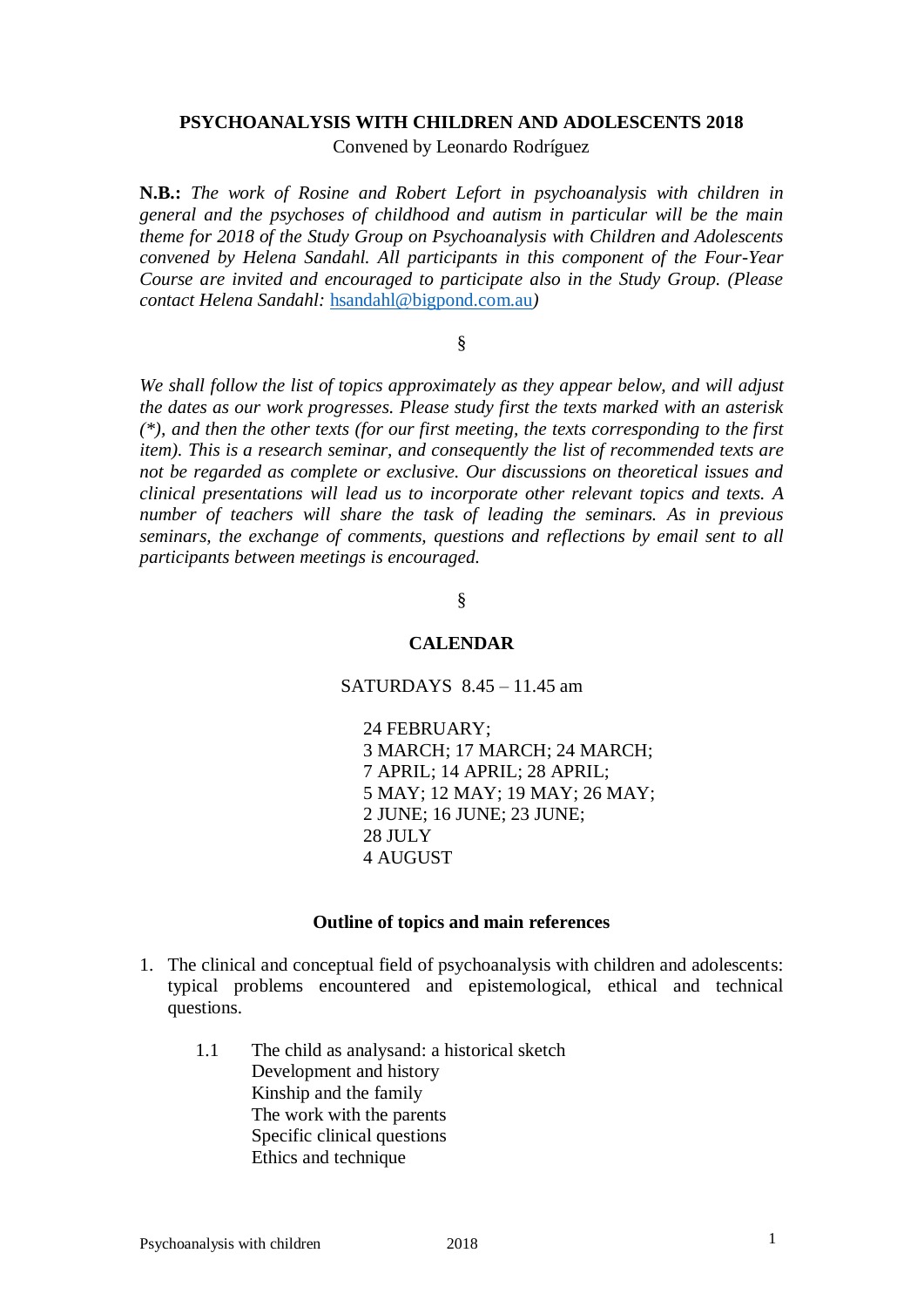1.2 Little Hans: Freud's case history and Lacan's re-interpretation

References:

\*FREUD, S. (1909b). Analysis of a Phobia in a Five-Year-Old Boy. SE 10:3. Chapter III ('Discussion')

Lacan, J. (1994). *Le Séminaire, Livre IV, La relation d'objet, 1956-1957*. Paris: Seuil.

\*RODRÍGUEZ, L. (1999). *Psychoanalysis with Children*. London and New York: Free Association Books. Chapters 1 ('Freud and Little Hans') and 2 ('A Pioneer: Hermine Hug-Hellmuth').

§

- 2. The pioneers: Hermine Hug-Hellmuth, Melanie Klein and Anna Freud.
	- 2.1. The work of Hermine Hug-Hellmuth
	- 2.2. Anna Freud: psychoanalysis and education

2.3. Melanie Klein: the early Oedipus complex; paranoid-schizoid and depressive positions; envy and gratitude

- 2.4. The 'Controversial Discussions'
- 2.5. Lacan's critique of Anna Freud and Melanie Klein

References:

FREUD, A. (1973). *Normality and Pathology in Childhood*. London: Penguin. Chapter 2 ('The Relations between Child Analysis and Adult Analysis').

HUG-HELLMUTH, H. (1921). On the Technique of Child Analysis. *Int. J. Psychoanalysis* 2:287-305; also in MacLean, G. and Rappen, U. (Eds.) (1991). *Hermine Hug-Hellmuth: Her Life and Work.* New York and London: Routledge, 138-153.

\*KLEIN, M. (1927). Symposium on Child Analysis. In *The Writings of Melanie Klein*, four volumes. London: Hogarth and The Institute of Psycho-Analysis, 1975. 1:139.

KLEIN, M. (1952). Some Theoretical Conclusions Regarding the Emotional Life of the Infant. In *The Writings of Melanie Klein*, 3:61-93.

KING, P. and STEINER, R. (Eds.) (1991). *The Freud-Klein Controversies 1941-1945.* London: Routledge and The Institute of Psycho-Analysis.

\*LACAN, J. (1988a) *The Seminar, Book I, Freud's Papers on Technique, 1953-1954.* Cambridge: Cambridge University Press.

§

# 3. Melanie Klein: the cases of Dick and Richard.

- 3.1 Presentation and discussion of the cases.
- 3.2 Development of Klein's theoretical ideas.
- 3.3 Klein's technique: use of play; the transference; the place of interpretation in analytic work; ending of analysis.
- 3.4 The work of M. Klein from a Lacanian perspective.

References:

\*KLEIN, M. (1927). *Symposium On Child Analysis*. *The Writings of Melanie Klein,* 1:139. London: Hogarth. [also: New York: Dell Publishing, 1975].

\*KLEIN, M. (1930a). The Importance of Symbol-Formation in the Development of the Ego. *The Writings of Melanie Klein,* 1:139. London: Hogarth. [also: New York: Dell Publishing, 1975].

\*KLEIN, M. (1952). Some Theoretical Conclusions Regarding the Emotional Life of the Infant*. Envy and Gratitude and Other Works 1946-1963. The Writings of Melanie Klein,* 3:61-93 London: Hogarth. [also: New York: Dell Publishing, 1975].

KLEIN, M. (1955). The Psycho-Analytic Play Technique: Its History and Significance. *The Writings of Melanie Klein,* 3: 122. London: Hogarth. [also: New York: Dell Publishing, 1975].

\*KLEIN, M. (1961). *Narrative of Child Analysis*. *The Writings of Melanie Klein*, 4. London: Hogarth. [also: New York: Dell Publishing, 1975].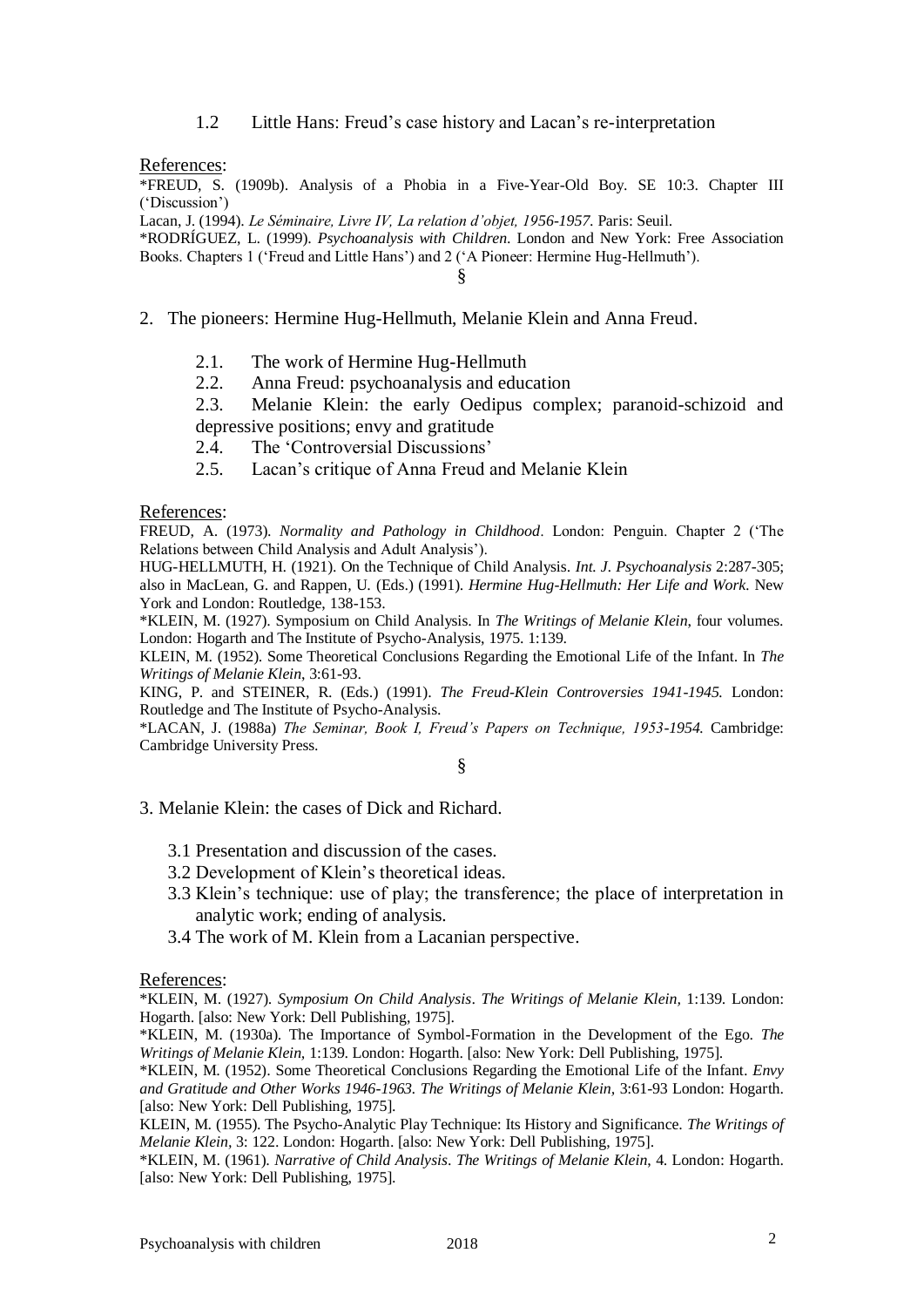RODRÍGUEZ, L. (1999). *Psychoanalysis With Children: History, Theory and Practice*. London: Free Association Books. Chapter 4 ('Melanie Klein and the Object Relation').

Further reading:

LAURENT, E. (1990) The impact of Lacan's teaching on psychoanalysis with children*. Analysis* 2. Grosskurth, P. (1986) *Melanie Klein: Her World and Her Work.* New York: Knopf. HINSHELWOOD, R.D. (1994) *Clinical Klein*. London: Free Association Books. SEGAL, H (1973) *Introduction to the Work of Melanie Klein*. London: Hogarth.

§

4. D.W. Winnicott: transitional objects and transitional phenomena, and the theory of play.

References:

RODRÍGUEZ, L.S. (1999) *Psychoanalysis with Children*. London: Free Association Books, pp. 88- 100.

WINNICOTT, D.W. (1964) Why children play. In D.W. Winnicott, *The child, the family and the outside world*, pp. 143-146. London: Penguin.

\*WINNICOTT, D.W. (1971) Transitional objects and transitional phenomena. In D.W. Winnicott, *Playing and Reality*, pp. 1-25. London: Tavistock/Routledge.

WINNICOTT, D.W. (1971) Playing. A Theoretical statement. In D.W. Winnicott, *Playing and Reality*, op. cit., pp. 38-52.

\*WINNICOTT, D.W. (1977) *The Piggle: An account of the psychoanalytic treatment of a little girl.*  London: Hogarth [also Penguin].

§

5. Jacques Lacan: The child, the symptom and the family. The contributions of Maud Mannoni.

#### References:

\*LACAN, J. (1990a) Note on the Child. *Analysis* 2:7-8 \*MANNONI, M. (1973) *The Child, his 'Illness' and the Others*. London: Penguin. Introduction ('The Psychoanalysis of Children since Freud').

# §

6. The Oedipus complex, the name-of-the-father, the names-of-the-father: from Freud to Lacan. Desire, jouissance, love and the family constellation.

References:

LACAN, J. (1994). *Le Séminaire, Livre IV, La relation d'objet, 1956-1957*. Paris, Seuil.

LACAN, J. (2006a). The Instance of the Letter in the Unconscious or Reason Since Freud. In *Écrits*. B. Fink (Trans.). New York and London, Norton.

LACAN, J. (2006b). The Direction of the Treatment and the Principles of its Power. In *Écrits*. B. Fink (Trans.). New York and London, Norton.

\*LACAN, J. (2006c). The Signification of the Phallus. In *Écrits*. B. Fink (Trans.). New York and London, Norton.

LACAN, J. (2013). *Le Séminaire, Livre VI, Le désir et son interprétation*. Paris, Éditions de la Martinière.

LACAN, J. (2014). *The Seminar, Book X, Anxiety*. J.-A. Miller (Ed.), A.R. Price (Trans.). Cambridge, UK and Malden, MA, Polity Press.

LACAN, J. (2016). *The Seminar of Jacques Lacan, Book XXIII, The Sinthome*. Oxford, Polity Press.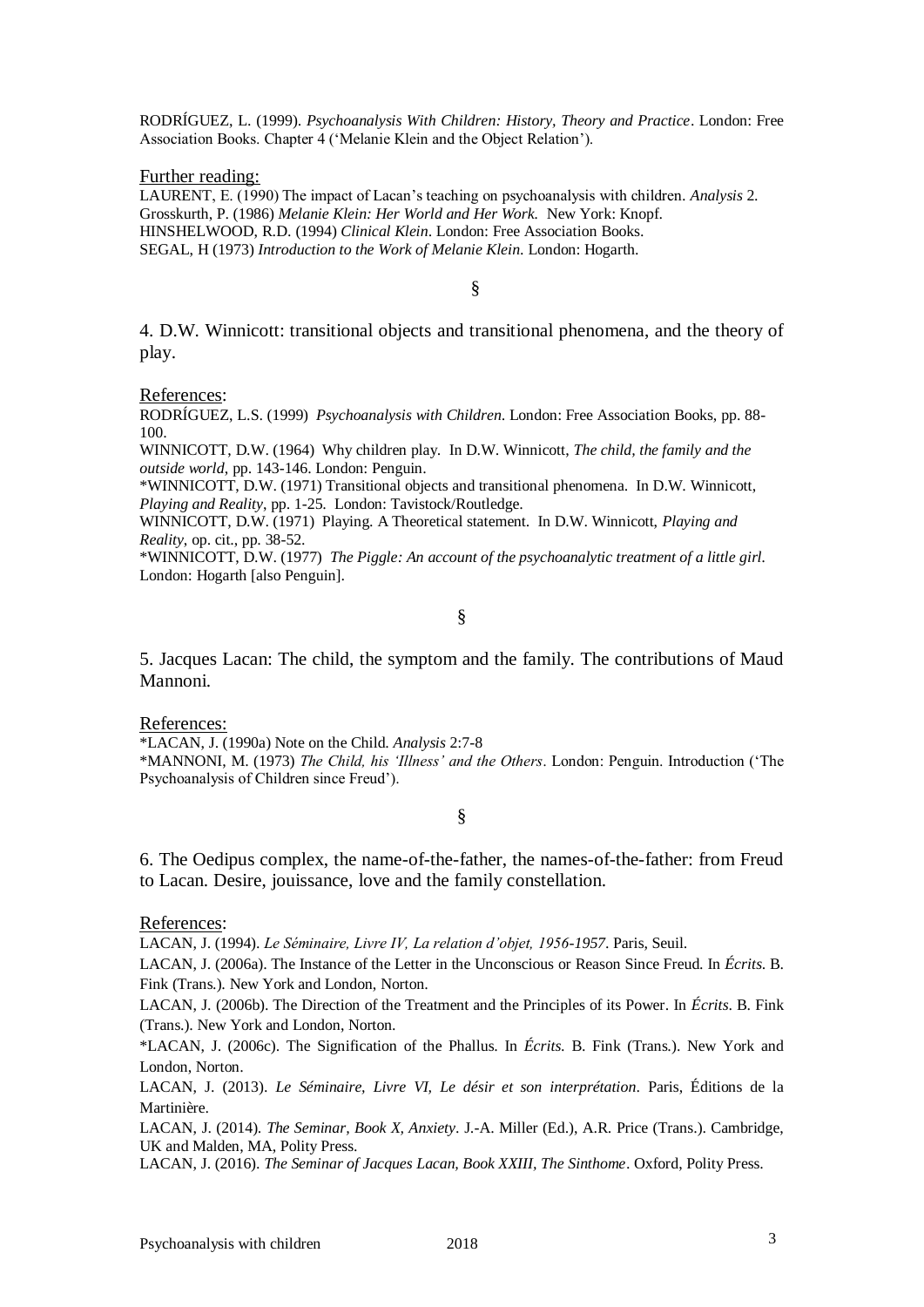\*LACAN, J. (2017). *The Seminar of Jacques Lacan, Book V, Formations of the Unconscious.*  Cambridge, UK and Malden, MA, Polity Press. Chapters VIII-XIII.

\*LÉVI-STRAUSS, C. (1969). *The Elementary Structures of Kinship.* Boston, Beacon Press.

LÉVI-STRAUSS, C. (1985). *The View from Afar.* New York, Basic Books; London, Blackwell.

PORGE, E. (1997). *Les noms du père chez Jacques Lacan*. Ramonville Saint-Agne, Érès.

RODRÍGUEZ, L. (1996a). The Archaic Maternal Superego. *Journal of the Centre for Freudian Analysis and Research*, 7:25-43.

RODRÍGUEZ, L. (1996). The Family and the Subject: a Lacanian Perspective. *Analysis*, 7: 21–33. RODRÍGUEZ, L. (1999). *Psychoanalysis with Children.* London and New York, Free Association

Books.

RODRÍGUEZ, L. (2009). Claude Lévi-Strauss in the Century. *Analysis*, 15: 191-198.

RODRÍGUEZ, L. (2015a). *Hysterics today*. In A. Grosse (Ed.), *Hysteria Today*. London, Karnac and CFAR Library, 1–25.

\*RODRÍGUEZ, L. (2016). The Oedipus Complex from Freud to Lacan. *Australasian Journal of Psychotherapy*, vol. 34, No. 2, 7-30.

RODRÍGUEZ, L. (2017). Psychoanalysis with Children, the Work with Parents and the Clinical Structures. In C. Owens and S. Farrelly Quinn (Eds.), *Lacanian Psychoanalysis with Babies, Children, and Adolescents: Further Notes on the Child.* London, Karnac.

§

7. Clinical praxis: speech, language, discourse, *lalangue*, play. The work with the parents.

References:

LACAN, J. (1973) *L'étourdit*. *Scilicet* 4, 5-52.

\*RODRÍGUEZ, L. (2012) Discourse and *lalangue*. *Analysis* 18:151-166.

\*RODRÍGUEZ, L. (2017). Psychoanalysis with Children, the Work with Parents and the Clinical Structures. In C. Owens and S. Farrelly Quinn (Eds.), *Lacanian Psychoanalysis with Babies, Children, and Adolescents: Further Notes on the Child.* London, Karnac.

\*SOLER, C. (2014) *Lacan—The Unconscious Reinvented.* London: Karnac/CFAR. Chapters 3 ('*Lalangue*, traumatic') and 7 ('The *parlêtre*).

§

8. The psychoses of childhood and autism.

### References:

\*LACAN, J. (1988a) *The Seminar, Book I, Freud's Papers on Technique, 1953-1954.* Cambridge: Cambridge University Press.

\*LACAN, J. (1989) Geneva Lecture on the Symptom. *Analysis* 1:7-26.

\*LEFORT, ROSINE and LEFORT, ROBERT (1990) The First Three Sessions of the Treatment of the Wolf Child. *Analysis* 2:9-19.

\* LEFORT, ROSINE and LEFORT, ROBERT (1994) *Birth of the Other.* Urbana and Chicago: Illinois University Press. [The case of Marie-Françoise].

MANNONI, M. (1973) *The Child, his 'Illness' and the Others*. London: Penguin. Chapter III ('The Psychotherapy of Psychoses').

RODRÍGUEZ, L. (1999) *Psychoanalysis With Children: History, Theory and Practice*. London: Free Association Books. Chapter 8 ('Some Clinical Questions').

\* RODRÍGUEZ, L. (2001) Autistic speech. *Analysis* 10:124-136.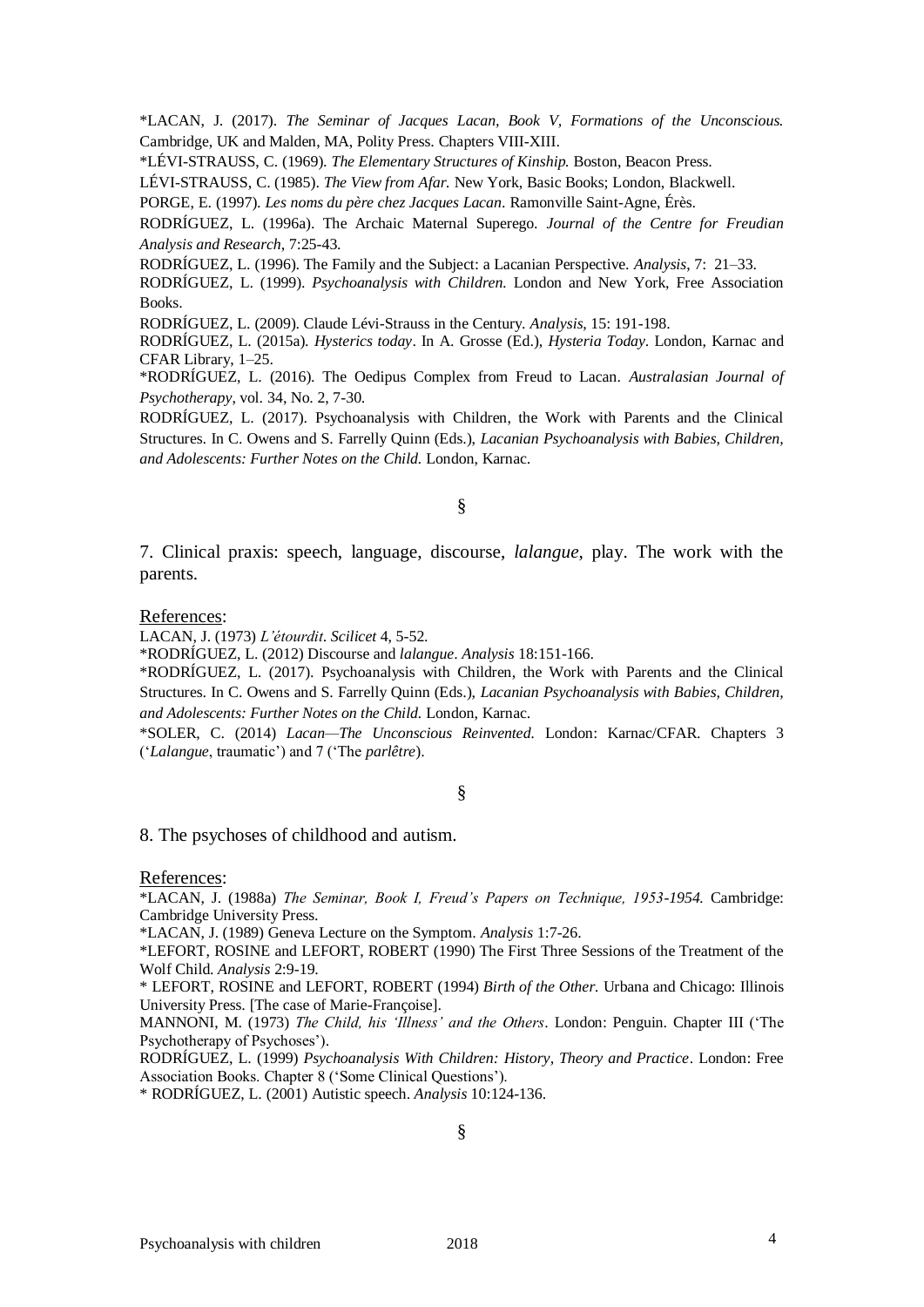9. Perversions in childhood and adolescence.

References:

\*DEUTSCH, H. (1965) A Case of Hen Phobia (1930). In *Neuroses and Character Types.* New York. International Universities Press.

FREUD, S. (1905d) *Three Essays on the Theory of Sexuality*. SE VII.

FREUD, S. (1919e) "A Child is Being Beaten". SE XVII.

\*FREUD, S. (1927e) Fetishism. SE XXI.

FREUD, S. (1940e) Splitting of the Ego in the Process of Defence. SE XXIII.

LACAN, J. (1994) *Le Séminaire, Livre IV, La relation d'objet.* Paris. Seuil.

\*LACAN, J. (2006 [1958]) The Youth of Gide. In *Écrits.* New York and London. Norton.

\*LACAN, J. (2006) *Le Séminaire, Livre XVI, D'un Autre à l'autre, 1968-1969*. Paris. Seuil. Chapter XIX.

LACAN, J. (2013) *Le Séminaire, Livre VI, Le désir et son interpretation, 1958-1959.* Paris. Éditions de la Martinière et le Champ freudien.

\*NUNBERG, H. and FEDERN, E. (Eds.) (1975), *Minutes of the Vienna Psychoanalytic Society*, Volume IV: 1912-1918. New York. International Universities Press.

RODRIGUEZ, L.S. et al. (1990) Perverse structures. *Analysis* 2:135-140.

RODRIGUEZ, L.S. (2015) Notes on the analysis of perversions. *Analysis* 20.

\*SACHS, H. (1986 [1923]) On the Genesis of Perversions. *Psychoanalytic Quarterly* 55:477-488.

### §

10. Adolescence: specific clinical questions.

References:

\*FREUD, S. (1905d) *Three Essays on the Theory of Sexuality*. SE VII.

\*LACAN, J. (2017). *The Seminar of Jacques Lacan, Book V, Formations of the Unconscious.*  Cambridge, UK and Malden, MA, Polity Press. Chapters X and XI.

REDMOND, D. (2017) Sex and terror: psychoanalysis with adolescents in an Irish sexual health service. In In C. Owens and S. Farrelly Quinn (Eds.), *Lacanian Psychoanalysis with Babies, Children, and Adolescents: Further Notes on the Child.* London, Karnac.

\*VANIER, A. (2001) Some Remarks on Adolescents with Particular Reference to Winnicott and Lacan. *Psychoanalytic Quarterly* 70:579-597.

# §

11. Special clinical problems presented by children and adolescents: failure to thrive, psychosomatic phenomena, sexual and other forms of abuse, family breakdown, addictions, hyperactivity and deficits of attention, learning difficulties, intellectual disability, school refusal, trichotillomania, nocturnal terrors, enuresis, encopresis, eating disorders. Discussion of case studies.

References:

\*MANNONI, M. (1973) *The Child, his 'Illness' and the Others*. London: Penguin. Appendix I ('A Challenge to Mental Retardation')

\*RODRIGUEZ, L. (1999) *Psychoanalysis With Children: History, Theory and Practice*. London: Free Association Books. Chapter 8 ('Some Clinical Questions').